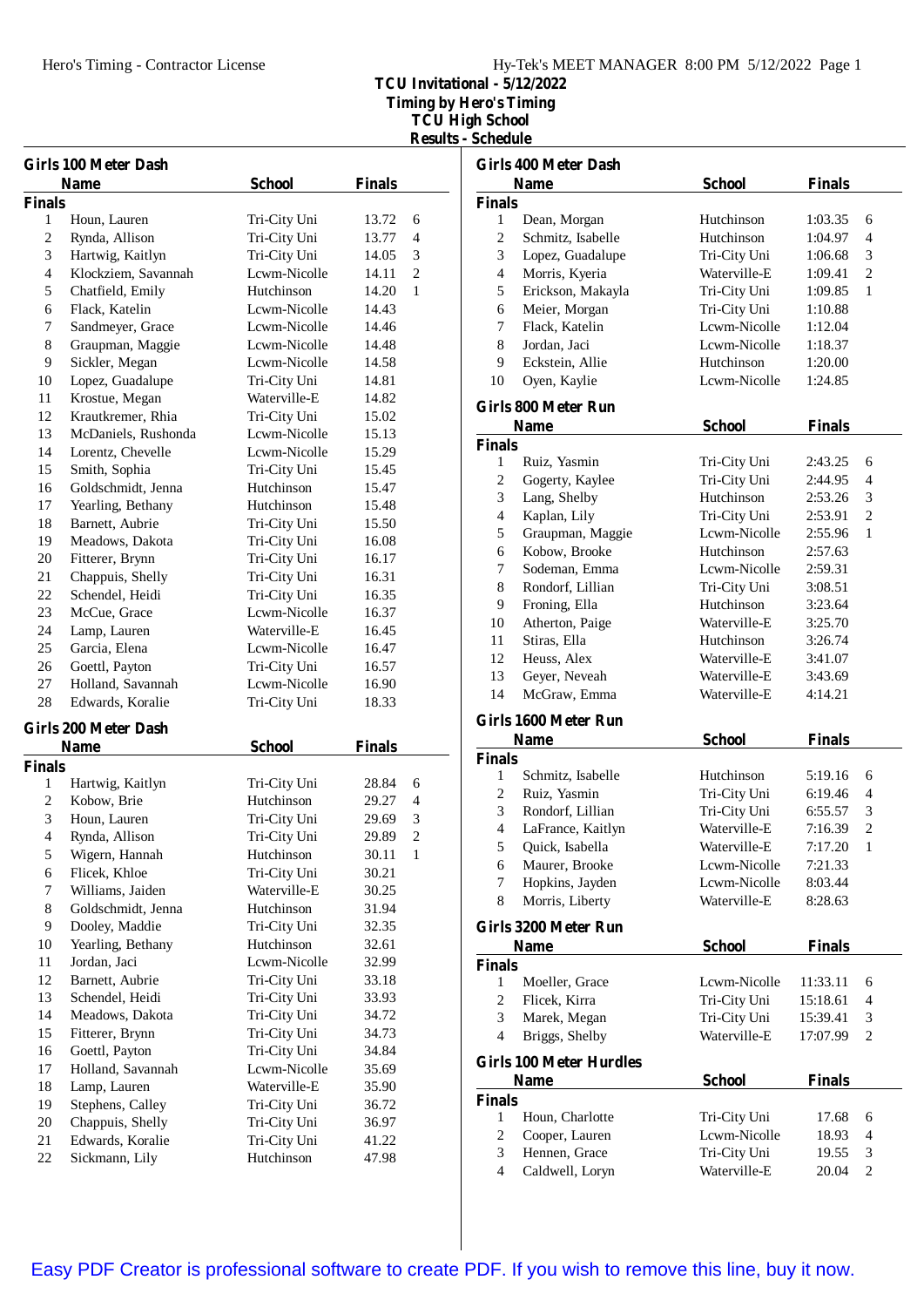**TCU Invitational - 5/12/2022** *<u>Example</u>* **Example** 

**h** School

|                    |                                           |                                        |                        | Timing by H<br><b>TCU Hig</b> |
|--------------------|-------------------------------------------|----------------------------------------|------------------------|-------------------------------|
|                    |                                           |                                        |                        | Results -                     |
|                    | Finals  (Girls 100 Meter Hurdles)         |                                        |                        |                               |
|                    | <b>Name</b>                               | <b>School</b>                          | <b>Finals</b>          |                               |
| 5                  | Luna, Ruby                                | Tri-City Uni                           | 20.08                  | $\mathbf{1}$                  |
| 6                  | Crawford, Kylie                           | Hutchinson                             | 21.25                  |                               |
| 7                  | Ackley, Samantha                          | Lcwm-Nicolle                           | 21.40                  |                               |
| 8                  | Hopkins, Jayden                           | Lcwm-Nicolle                           | 21.41                  |                               |
| 9                  | Gargett, Halee                            | Tri-City Uni                           | 21.42                  |                               |
| 10                 | Theis, Zoe                                | Hutchinson                             | 21.52                  |                               |
| 11                 | Stephens, Calley                          | Tri-City Uni                           | 22.66                  |                               |
| 12                 | Wheeler, Allison                          | Lcwm-Nicolle                           | 23.55                  |                               |
|                    | <b>Girls 300 Meter Hurdles</b>            |                                        |                        |                               |
|                    | <b>Name</b>                               | <b>School</b>                          | <b>Finals</b>          |                               |
| <b>Finals</b><br>1 | Klockziem, Savannah                       | Lcwm-Nicolle                           | 52.80                  | 6                             |
| $\overline{2}$     |                                           |                                        |                        |                               |
|                    | Houn, Charlotte                           | Tri-City Uni                           | 54.99                  | 4                             |
| 3                  | Cooper, Lauren                            | Lcwm-Nicolle                           | 55.53                  | 3                             |
| 4                  | Stansbury, Breanna                        | Hutchinson                             | 57.04                  | $\overline{2}$                |
| 5                  | Theis, Zoe                                | Hutchinson                             | 59.61                  | 1                             |
| 6                  | Luna, Ruby                                | Tri-City Uni                           | 1:00.88                |                               |
| 7                  | Hennen, Grace                             | Tri-City Uni                           | 1:01.53                |                               |
| 8                  | Gargett, Halee                            | Tri-City Uni                           | 1:01.65                |                               |
| 9                  | Finkenbiner, Zoey                         | Tri-City Uni                           | 1:02.57                |                               |
| 10                 | Siebsen, Kristin                          | Tri-City Uni                           | 1:04.01                |                               |
| 11                 | Ackley, Samantha                          | Lcwm-Nicolle                           | 1:04.09                |                               |
|                    | Girls 4x100 Meter Relay                   |                                        |                        |                               |
|                    | <b>Team</b>                               | <b>Relay</b>                           | <b>Finals</b>          |                               |
| <b>Finals</b>      |                                           |                                        |                        |                               |
| 1                  | Waterville-E                              | A                                      | 52.45                  | 6                             |
|                    | 1) Condon, Addison                        | 2) Sammon, Riley                       |                        |                               |
|                    | 3) Schuster, Mckenna<br>Tri-City United   | 4) Zimbrich, Madison                   | 55.61                  | 4                             |
| $\mathbf{2}$       |                                           | A<br>2) Krautkremer, Rhia              |                        |                               |
|                    | 1) Rynda, Allison<br>3) Marcussen, Alexis | 4) Luna, Ruby                          |                        |                               |
| 3                  | Lcwm-Nicollet                             | А                                      | 56.49                  | 3                             |
|                    | 1) Cooper, Lauren                         |                                        | 2) Klockziem, Savannah |                               |
|                    | 3) McDaniels, Rushonda                    | 4) Richards, Lucy                      |                        |                               |
| 4                  | Hutchinson                                | A                                      | 56.67                  | 2                             |
|                    | 1) Chatfield, Emily                       | 2) Kobow, Brie                         |                        |                               |
|                    | 3) Kilian, Brenna                         | 4) Heiskanen, Aada                     |                        |                               |
| 5                  | Tri-City United                           | В                                      | 1:02.53                |                               |
|                    | 1) Fitterer, Brynn                        | 2) Finkenbiner, Zoey                   |                        |                               |
|                    | 3) Siebsen, Kristin                       | 4) Figueroa, Carolina                  |                        |                               |
| 6                  | Lcwm-Nicollet                             | В                                      | 1:04.21                |                               |
|                    | 1) Lorentz, Chevelle                      | 2) McCue, Grace                        |                        |                               |
|                    | 3) Wheeler, Allison                       | 4) Krosch, Vivian                      |                        |                               |
|                    | Girls 4x200 Meter Relay                   |                                        |                        |                               |
|                    | <b>Team</b>                               | <b>Relay</b>                           | <b>Finals</b>          |                               |
| <b>Finals</b>      |                                           |                                        |                        |                               |
| 1                  | Tri-City United                           | A                                      | 1:55.84                | 6                             |
|                    | 1) Flicek, Khloe                          | 2) Flicek, Kirra                       |                        |                               |
|                    |                                           |                                        |                        |                               |
|                    | 3) Houn, Lauren                           | 4) Hartwig, Kaitlyn                    |                        |                               |
| 2                  | Hutchinson                                | A                                      | 1:55.85                | 4                             |
|                    | 1) Kobow, Brooke<br>3) Kobow, Brie        | 2) Chatfield, Emily<br>4) Dean, Morgan |                        |                               |

| <b>Schedule</b>    |                             |                              |                    |     |
|--------------------|-----------------------------|------------------------------|--------------------|-----|
| 3                  | Tri-City United             | B                            | 2:01.52            |     |
|                    | 1) Dooley, Maddie           | 2) Meier, Morgan             |                    |     |
|                    | 3) Houn, Charlotte          | 4) Hennen, Grace             |                    |     |
| 4                  | Lcwm-Nicollet               | А                            | 2:06.30            | 3   |
|                    | 1) Nachreiner, Sophie       | 2) Richards, Lucy            |                    |     |
|                    | 3) Sickler, Megan           | 4) Caven, Nora               |                    |     |
| 5                  | Lcwm-Nicollet               | B                            | 2:21.87            |     |
|                    | 1) McCue, Grace             | 2) Garcia, Elena             |                    |     |
|                    | 3) Oyen, Kaylie             | 4) Holland, Savannah         |                    |     |
|                    | Girls 4x400 Meter Relay     |                              |                    |     |
|                    | <b>Team</b>                 | <b>Relay</b>                 | <b>Finals</b>      |     |
| <b>Finals</b>      |                             |                              |                    |     |
| $\mathbf{1}$       | Hutchinson                  | A                            | 4:29.62            | 6   |
|                    | 1) Schmitz, Isabelle        | 2) Kobow, Brooke             |                    |     |
|                    | 3) Wester, Madison          | 4) Dean, Morgan              |                    |     |
| 2                  | Tri-City United             | A                            | 4:30.68            | 4   |
|                    | 1) Meier, Morgan            | 2) Lopez, Guadalupe          |                    |     |
|                    | 3) Ruiz, Yasmin             | 4) Erickson, Makayla         |                    |     |
|                    | Girls 4x800 Meter Relay     |                              |                    |     |
|                    | Team                        | <b>Relay</b>                 | <b>Finals</b>      |     |
| <b>Finals</b>      |                             |                              |                    |     |
| 1                  | Tri-City United             | A                            | 11:58.66           | 6   |
|                    | 1) Kaplan, Lily             | 2) Erickson, Makayla         |                    |     |
|                    | 3) Marek, Megan             | 4) Gogerty, Kaylee           |                    |     |
| 2                  | Lcwm-Nicollet               | A                            | 13:28.71           | 4   |
|                    | 1) Fleming, Jasmine         | 2) Caven, Nora               |                    |     |
|                    | 3) Maurer, Brooke           | 4) Krause, Bobbie            |                    |     |
|                    |                             |                              |                    |     |
|                    |                             |                              |                    |     |
|                    | <b>Girls High Jump</b>      |                              |                    |     |
|                    | <b>Name</b>                 | <b>School</b>                | <b>Finals</b>      |     |
| <b>Finals</b><br>1 |                             | Hutchinson                   |                    |     |
|                    | Tews, Erin                  |                              | 5-00.00            | 6   |
| 2                  | Stansbury, Breanna          | Hutchinson                   | 4-08.00            | 4   |
| 3                  | Dahlke, Gabriella           | Tri-City Uni<br>Hutchinson   | 4-06.00            | 3   |
| 4                  | Crawford, Kylie             |                              | 4-03.00            | 1.5 |
| 4                  | Greenough, Alyssa           | Lcwm-Nicolle<br>Waterville-E | 4-03.00            | 1.5 |
| 6                  | Skurkay, Annabelle          |                              | 4-03.00            |     |
| 6                  | Richards, Tatum             | Waterville-E<br>Lcwm-Nicolle | 4-03.00<br>4-03.00 |     |
| 6                  | Sandmeyer, Grace            |                              |                    |     |
| 9                  | Nachreiner, Sophie          | Lcwm-Nicolle                 | 4-00.00            |     |
| 9                  | Eckstein, Allie             | Hutchinson                   | 4-00.00            |     |
| 9                  | Henson, Lilly               | Waterville-E                 | 4-00.00            |     |
| 12<br>---          | Luna, Ruby                  | Tri-City Uni                 | 3-09.00            |     |
|                    | Titus, Nora                 | Tri-City Uni                 | NH                 |     |
|                    | <b>Girls Pole Vault</b>     |                              |                    |     |
|                    | <b>Name</b>                 | <b>School</b>                | <b>Finals</b>      |     |
| <b>Finals</b>      |                             |                              |                    |     |
| 1                  | Sammon, Riley               | Waterville-E                 | 7-03.00            | 5   |
| $\mathbf{1}$       | Marcussen, Alexis           | Tri-City Uni                 | 7-03.00            | 5   |
| $\mathfrak{Z}$     | Houn, Charlotte             | Tri-City Uni                 | 6-09.00            | 2.5 |
| 3                  | Richards, Lucy              | Lcwm-Nicolle                 | 6-09.00            | 2.5 |
| 5                  | Wigern, Hannah              | Hutchinson                   | 6-09.00            | 0.5 |
| 5                  | Anderson, Macy              | Waterville-E                 | 6-09.00            | 0.5 |
| 7                  | Richards, Tatum             | Waterville-E                 | 6-06.00            |     |
| 7<br>7             | Ruiz, Yasmin<br>Caven, Nora | Tri-City Uni<br>Lcwm-Nicolle | 6-06.00<br>6-06.00 |     |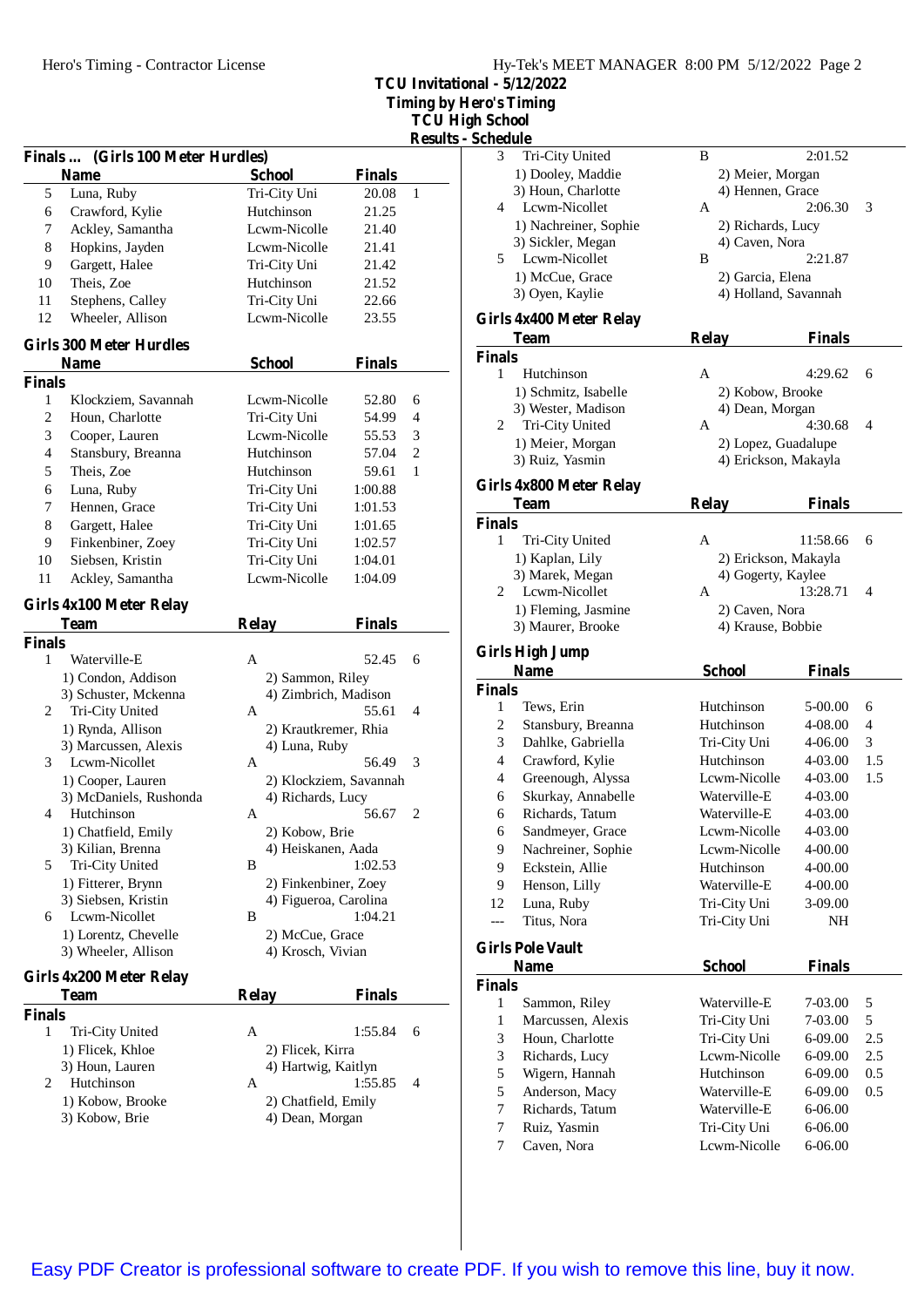**TCU Invitational - 5/12/2022 Timing by Hero's Timing TCU High School**

**Results - Schedule**

|                          |                                   |               |               | <b>Results</b> |
|--------------------------|-----------------------------------|---------------|---------------|----------------|
| Finals                   | (Girls Pole Vault)<br><b>Name</b> | <b>School</b> | <b>Finals</b> |                |
| $\tau$                   | Smith, Sophia                     | Tri-City Uni  | 6-06.00       |                |
| 7                        | Stading, Ava                      | Lcwm-Nicolle  | 6-06.00       |                |
| 12                       | Hopkins, Jayden                   | Lcwm-Nicolle  | 6-00.00       |                |
| 12                       | Meadows, Dakota                   | Tri-City Uni  | 6-00.00       |                |
| 12                       | Skurkay, Annabelle                | Waterville-E  | 6-00.00       |                |
| 12                       | Greenough, Alyssa                 | Lcwm-Nicolle  | 6-00.00       |                |
|                          | <b>Girls Long Jump</b>            |               |               |                |
| <b>Finals</b>            | <b>Name</b>                       | <b>School</b> | <b>Finals</b> |                |
| 1                        | Condon, Addison                   | Waterville-E  | 16-07.00      | 6              |
| 2                        | Klockziem, Savannah               | Lcwm-Nicolle  | 15-01.00      | 4              |
| 3                        | Dean, Morgan                      | Hutchinson    | 14-03.75      | 3              |
| 4                        | Flicek, Khloe                     | Tri-City Uni  | 14-02.50      | $\overline{c}$ |
| 5                        | Duenes, Ella                      | Waterville-E  | 14-01.50      | 1              |
| 6                        | Volkmann, Josephine               | Waterville-E  | $14 - 00.50$  |                |
| 7                        | Krostue, Megan                    | Waterville-E  | 14-00.00      |                |
| 8                        | Flicek, Kirra                     | Tri-City Uni  | 13-11.25      |                |
| 9                        | Smith, Sophia                     | Tri-City Uni  | 13-10.25      |                |
| 10                       | Kilian, Brenna                    | Hutchinson    | 13-09.75      |                |
| 11                       | Marcussen, Alexis                 | Tri-City Uni  | 13-06.00      |                |
| 12                       | Krautkremer, Rhia                 | Tri-City Uni  | 13-05.25      |                |
| 13                       | McDaniels, Rushonda               | Lcwm-Nicolle  | 13-05.00      |                |
| 14                       | Lang, Shelby                      | Hutchinson    | 13-02.50      |                |
| 15                       | Kobow, Brooke                     | Hutchinson    | 12-08.25      |                |
| 16                       | Sickler, Megan                    | Lcwm-Nicolle  | 12-01.75      |                |
| 17                       | Jordan, Jaci                      | Lcwm-Nicolle  | 12-01.00      |                |
| 18                       | Froning, Ella                     | Hutchinson    | 11-03.50      |                |
| 19                       | Yearling, Bethany                 | Hutchinson    | 11-03.25      |                |
| 20                       | Goldschmidt, Jenna                | Hutchinson    | 11-03.00      |                |
| 21                       | Wheeler, Allison                  | Lcwm-Nicolle  | 11-01.50      |                |
| 22                       | Krosch, Vivian                    | Lcwm-Nicolle  | 9-04.50       |                |
| $---$                    | Sandmeyer, Grace                  | Lcwm-Nicolle  | ND            |                |
|                          | <b>Girls Triple Jump</b>          |               |               |                |
|                          | <b>Name</b>                       | <b>School</b> | <b>Finals</b> |                |
| <b>Finals</b>            |                                   |               |               |                |
| $\mathbf{1}$             | Houn, Lauren                      | Tri-City Uni  | 32-07.00      | 6              |
| $\overline{c}$           | Graupman, Maggie                  | Lcwm-Nicolle  | 32-03.50      | 4              |
| 3                        | Volkmann, Josephine               | Waterville-E  | 31-00.50      | 3              |
| $\overline{\mathcal{L}}$ | Lang, Shelby                      | Hutchinson    | 30-11.50      | $\overline{c}$ |
| 5                        | Flicek, Khloe                     | Tri-City Uni  | 30-08.00      | 1              |
| 6                        | Stansbury, Breanna                | Hutchinson    | 30-04.00      |                |
| 7                        | Marcussen, Alexis                 | Tri-City Uni  | 30-00.00      |                |
| 8                        | McDaniels, Rushonda               | Lcwm-Nicolle  | 29-08.00      |                |
| 9                        | Smith, Sophia                     | Tri-City Uni  | 28-10.00      |                |
| 10                       | Kilian, Brenna                    | Hutchinson    | 28-09.00      |                |
| 11                       | Krautkremer, Rhia                 | Tri-City Uni  | 28-04.00      |                |
| 12                       | Heiskanen, Aada                   | Hutchinson    | 28-01.00      |                |
| 13                       | Stading, Ava                      | Lcwm-Nicolle  | 27-04.00      |                |
| 14                       | Heuss, Alex                       | Waterville-E  | 26-00.50      |                |
|                          | <b>Girls Shot Put</b>             | <b>School</b> |               |                |
|                          | <b>Name</b>                       |               | <b>Finals</b> |                |
| <b>Finals</b><br>1       |                                   | Lcwm-Nicolle  | 38-02.50      | 6              |
| 2                        | Lorentz, Emily<br>Pelant, Ashlyn  | Waterville-E  | 32-00.50      | 4              |
|                          |                                   |               |               |                |

| wuxuu                          |                                                                                                                                                                                                                                                                                                                                                                                                                                                                                                                               |                                                                                                                                                                                                                                                                                                                                                                                                           |                                                                                                                                                                                                                                                                             |
|--------------------------------|-------------------------------------------------------------------------------------------------------------------------------------------------------------------------------------------------------------------------------------------------------------------------------------------------------------------------------------------------------------------------------------------------------------------------------------------------------------------------------------------------------------------------------|-----------------------------------------------------------------------------------------------------------------------------------------------------------------------------------------------------------------------------------------------------------------------------------------------------------------------------------------------------------------------------------------------------------|-----------------------------------------------------------------------------------------------------------------------------------------------------------------------------------------------------------------------------------------------------------------------------|
| Dooley, Maddie                 | Tri-City Uni                                                                                                                                                                                                                                                                                                                                                                                                                                                                                                                  | 29-02.50                                                                                                                                                                                                                                                                                                                                                                                                  | 3                                                                                                                                                                                                                                                                           |
| Krocak, Kaia                   |                                                                                                                                                                                                                                                                                                                                                                                                                                                                                                                               | 29-00.25                                                                                                                                                                                                                                                                                                                                                                                                  | 2                                                                                                                                                                                                                                                                           |
|                                | Hutchinson                                                                                                                                                                                                                                                                                                                                                                                                                                                                                                                    | 29-00.00                                                                                                                                                                                                                                                                                                                                                                                                  | 1                                                                                                                                                                                                                                                                           |
|                                |                                                                                                                                                                                                                                                                                                                                                                                                                                                                                                                               |                                                                                                                                                                                                                                                                                                                                                                                                           |                                                                                                                                                                                                                                                                             |
|                                |                                                                                                                                                                                                                                                                                                                                                                                                                                                                                                                               |                                                                                                                                                                                                                                                                                                                                                                                                           |                                                                                                                                                                                                                                                                             |
|                                |                                                                                                                                                                                                                                                                                                                                                                                                                                                                                                                               |                                                                                                                                                                                                                                                                                                                                                                                                           |                                                                                                                                                                                                                                                                             |
|                                |                                                                                                                                                                                                                                                                                                                                                                                                                                                                                                                               |                                                                                                                                                                                                                                                                                                                                                                                                           |                                                                                                                                                                                                                                                                             |
|                                |                                                                                                                                                                                                                                                                                                                                                                                                                                                                                                                               |                                                                                                                                                                                                                                                                                                                                                                                                           |                                                                                                                                                                                                                                                                             |
|                                |                                                                                                                                                                                                                                                                                                                                                                                                                                                                                                                               |                                                                                                                                                                                                                                                                                                                                                                                                           |                                                                                                                                                                                                                                                                             |
|                                |                                                                                                                                                                                                                                                                                                                                                                                                                                                                                                                               |                                                                                                                                                                                                                                                                                                                                                                                                           |                                                                                                                                                                                                                                                                             |
|                                |                                                                                                                                                                                                                                                                                                                                                                                                                                                                                                                               |                                                                                                                                                                                                                                                                                                                                                                                                           |                                                                                                                                                                                                                                                                             |
|                                |                                                                                                                                                                                                                                                                                                                                                                                                                                                                                                                               |                                                                                                                                                                                                                                                                                                                                                                                                           |                                                                                                                                                                                                                                                                             |
|                                |                                                                                                                                                                                                                                                                                                                                                                                                                                                                                                                               |                                                                                                                                                                                                                                                                                                                                                                                                           |                                                                                                                                                                                                                                                                             |
|                                |                                                                                                                                                                                                                                                                                                                                                                                                                                                                                                                               |                                                                                                                                                                                                                                                                                                                                                                                                           |                                                                                                                                                                                                                                                                             |
|                                |                                                                                                                                                                                                                                                                                                                                                                                                                                                                                                                               |                                                                                                                                                                                                                                                                                                                                                                                                           |                                                                                                                                                                                                                                                                             |
|                                |                                                                                                                                                                                                                                                                                                                                                                                                                                                                                                                               |                                                                                                                                                                                                                                                                                                                                                                                                           |                                                                                                                                                                                                                                                                             |
|                                |                                                                                                                                                                                                                                                                                                                                                                                                                                                                                                                               |                                                                                                                                                                                                                                                                                                                                                                                                           |                                                                                                                                                                                                                                                                             |
|                                |                                                                                                                                                                                                                                                                                                                                                                                                                                                                                                                               |                                                                                                                                                                                                                                                                                                                                                                                                           |                                                                                                                                                                                                                                                                             |
|                                |                                                                                                                                                                                                                                                                                                                                                                                                                                                                                                                               |                                                                                                                                                                                                                                                                                                                                                                                                           |                                                                                                                                                                                                                                                                             |
|                                |                                                                                                                                                                                                                                                                                                                                                                                                                                                                                                                               |                                                                                                                                                                                                                                                                                                                                                                                                           |                                                                                                                                                                                                                                                                             |
|                                | Hutchinson                                                                                                                                                                                                                                                                                                                                                                                                                                                                                                                    | 18-06.00                                                                                                                                                                                                                                                                                                                                                                                                  |                                                                                                                                                                                                                                                                             |
| Krosch, Vivian                 |                                                                                                                                                                                                                                                                                                                                                                                                                                                                                                                               | 18-04.00                                                                                                                                                                                                                                                                                                                                                                                                  |                                                                                                                                                                                                                                                                             |
|                                |                                                                                                                                                                                                                                                                                                                                                                                                                                                                                                                               |                                                                                                                                                                                                                                                                                                                                                                                                           |                                                                                                                                                                                                                                                                             |
|                                |                                                                                                                                                                                                                                                                                                                                                                                                                                                                                                                               |                                                                                                                                                                                                                                                                                                                                                                                                           |                                                                                                                                                                                                                                                                             |
|                                |                                                                                                                                                                                                                                                                                                                                                                                                                                                                                                                               |                                                                                                                                                                                                                                                                                                                                                                                                           |                                                                                                                                                                                                                                                                             |
|                                |                                                                                                                                                                                                                                                                                                                                                                                                                                                                                                                               |                                                                                                                                                                                                                                                                                                                                                                                                           |                                                                                                                                                                                                                                                                             |
|                                |                                                                                                                                                                                                                                                                                                                                                                                                                                                                                                                               |                                                                                                                                                                                                                                                                                                                                                                                                           | 6                                                                                                                                                                                                                                                                           |
|                                |                                                                                                                                                                                                                                                                                                                                                                                                                                                                                                                               |                                                                                                                                                                                                                                                                                                                                                                                                           | 4                                                                                                                                                                                                                                                                           |
|                                |                                                                                                                                                                                                                                                                                                                                                                                                                                                                                                                               |                                                                                                                                                                                                                                                                                                                                                                                                           | 3                                                                                                                                                                                                                                                                           |
|                                |                                                                                                                                                                                                                                                                                                                                                                                                                                                                                                                               |                                                                                                                                                                                                                                                                                                                                                                                                           | $\overline{c}$                                                                                                                                                                                                                                                              |
|                                | Waterville-E                                                                                                                                                                                                                                                                                                                                                                                                                                                                                                                  | 74-10                                                                                                                                                                                                                                                                                                                                                                                                     | $\mathbf{1}$                                                                                                                                                                                                                                                                |
|                                |                                                                                                                                                                                                                                                                                                                                                                                                                                                                                                                               | 73-04                                                                                                                                                                                                                                                                                                                                                                                                     |                                                                                                                                                                                                                                                                             |
|                                |                                                                                                                                                                                                                                                                                                                                                                                                                                                                                                                               | 65-09                                                                                                                                                                                                                                                                                                                                                                                                     |                                                                                                                                                                                                                                                                             |
|                                | Tri-City Uni                                                                                                                                                                                                                                                                                                                                                                                                                                                                                                                  | 63-00                                                                                                                                                                                                                                                                                                                                                                                                     |                                                                                                                                                                                                                                                                             |
| Ell, Nora                      | Waterville-E                                                                                                                                                                                                                                                                                                                                                                                                                                                                                                                  | 62-05                                                                                                                                                                                                                                                                                                                                                                                                     |                                                                                                                                                                                                                                                                             |
| Sickmann, Lily                 | Hutchinson                                                                                                                                                                                                                                                                                                                                                                                                                                                                                                                    | 61-08                                                                                                                                                                                                                                                                                                                                                                                                     |                                                                                                                                                                                                                                                                             |
| Dahlke, Gabriella              | Tri-City Uni                                                                                                                                                                                                                                                                                                                                                                                                                                                                                                                  | 60-06                                                                                                                                                                                                                                                                                                                                                                                                     |                                                                                                                                                                                                                                                                             |
| Theis, Zoe                     | Hutchinson                                                                                                                                                                                                                                                                                                                                                                                                                                                                                                                    | 58-10                                                                                                                                                                                                                                                                                                                                                                                                     |                                                                                                                                                                                                                                                                             |
| Nase, Olivia                   |                                                                                                                                                                                                                                                                                                                                                                                                                                                                                                                               |                                                                                                                                                                                                                                                                                                                                                                                                           |                                                                                                                                                                                                                                                                             |
|                                |                                                                                                                                                                                                                                                                                                                                                                                                                                                                                                                               |                                                                                                                                                                                                                                                                                                                                                                                                           |                                                                                                                                                                                                                                                                             |
|                                | Lcwm-Nicolle                                                                                                                                                                                                                                                                                                                                                                                                                                                                                                                  | 58-00                                                                                                                                                                                                                                                                                                                                                                                                     |                                                                                                                                                                                                                                                                             |
| Klinkner, Morgan               | Lcwm-Nicolle                                                                                                                                                                                                                                                                                                                                                                                                                                                                                                                  | 57-08                                                                                                                                                                                                                                                                                                                                                                                                     |                                                                                                                                                                                                                                                                             |
| Jones, Maya                    |                                                                                                                                                                                                                                                                                                                                                                                                                                                                                                                               |                                                                                                                                                                                                                                                                                                                                                                                                           |                                                                                                                                                                                                                                                                             |
| Figueroa, Carolina             | Tri-City Uni<br>Lcwm-Nicolle                                                                                                                                                                                                                                                                                                                                                                                                                                                                                                  | 57-03                                                                                                                                                                                                                                                                                                                                                                                                     |                                                                                                                                                                                                                                                                             |
| Casey, Willow                  |                                                                                                                                                                                                                                                                                                                                                                                                                                                                                                                               | 55-07                                                                                                                                                                                                                                                                                                                                                                                                     |                                                                                                                                                                                                                                                                             |
| Kaplan, Lily                   | Tri-City Uni                                                                                                                                                                                                                                                                                                                                                                                                                                                                                                                  | 54-03                                                                                                                                                                                                                                                                                                                                                                                                     |                                                                                                                                                                                                                                                                             |
| Rosin, Theresa                 | Lcwm-Nicolle                                                                                                                                                                                                                                                                                                                                                                                                                                                                                                                  | 52-07                                                                                                                                                                                                                                                                                                                                                                                                     |                                                                                                                                                                                                                                                                             |
| Nachreiner, Sophie             | Lcwm-Nicolle                                                                                                                                                                                                                                                                                                                                                                                                                                                                                                                  | 48-00                                                                                                                                                                                                                                                                                                                                                                                                     |                                                                                                                                                                                                                                                                             |
| Sickler, Megan                 | Lcwm-Nicolle                                                                                                                                                                                                                                                                                                                                                                                                                                                                                                                  | $47 - 10$                                                                                                                                                                                                                                                                                                                                                                                                 |                                                                                                                                                                                                                                                                             |
| Sandmeyer, Grace               | Lcwm-Nicolle                                                                                                                                                                                                                                                                                                                                                                                                                                                                                                                  | 47-08                                                                                                                                                                                                                                                                                                                                                                                                     |                                                                                                                                                                                                                                                                             |
| Kilian, Brenna                 | Hutchinson                                                                                                                                                                                                                                                                                                                                                                                                                                                                                                                    | 47-03                                                                                                                                                                                                                                                                                                                                                                                                     |                                                                                                                                                                                                                                                                             |
| Odenthal, Elizabeth            | Tri-City Uni                                                                                                                                                                                                                                                                                                                                                                                                                                                                                                                  | 46-04                                                                                                                                                                                                                                                                                                                                                                                                     |                                                                                                                                                                                                                                                                             |
| Heuss, Madeline                | Waterville-E                                                                                                                                                                                                                                                                                                                                                                                                                                                                                                                  | 45-07                                                                                                                                                                                                                                                                                                                                                                                                     |                                                                                                                                                                                                                                                                             |
| <b>Boys 100 Meter Dash</b>     |                                                                                                                                                                                                                                                                                                                                                                                                                                                                                                                               |                                                                                                                                                                                                                                                                                                                                                                                                           |                                                                                                                                                                                                                                                                             |
| Name                           | <b>School</b>                                                                                                                                                                                                                                                                                                                                                                                                                                                                                                                 | <b>Finals</b>                                                                                                                                                                                                                                                                                                                                                                                             |                                                                                                                                                                                                                                                                             |
| <b>Finals</b>                  |                                                                                                                                                                                                                                                                                                                                                                                                                                                                                                                               |                                                                                                                                                                                                                                                                                                                                                                                                           |                                                                                                                                                                                                                                                                             |
|                                | Lcwm-Nicolle                                                                                                                                                                                                                                                                                                                                                                                                                                                                                                                  | 11.50                                                                                                                                                                                                                                                                                                                                                                                                     | 6                                                                                                                                                                                                                                                                           |
| Havemeier, Brady               | Hutchinson                                                                                                                                                                                                                                                                                                                                                                                                                                                                                                                    | 11.82                                                                                                                                                                                                                                                                                                                                                                                                     | 4                                                                                                                                                                                                                                                                           |
| Elliot, Alex<br>Ladwig, Andrew | Hutchinson                                                                                                                                                                                                                                                                                                                                                                                                                                                                                                                    | 12.00                                                                                                                                                                                                                                                                                                                                                                                                     | 3                                                                                                                                                                                                                                                                           |
|                                | Sickmann, Lily<br>Guengoer, Ece<br>Figueroa, Carolina<br>Flack, Katelin<br>Theis, Zoe<br>Jones, Maya<br>Klinkner, Morgan<br>Nase, Olivia<br>Dahlke, Gabriella<br>Casey, Willow<br>Saemrow, Jacy<br>Odenthal, Elizabeth<br>Meier, Morgan<br>Heiskanen, Aada<br>Kaplan, Lily<br>Rosin, Theresa<br>Ell, Nora<br>Froning, Ella<br><b>Girls Discus Throw</b><br><b>Name</b><br><b>Finals</b><br>Lorentz, Emily<br>Flack, Katelin<br>Guengoer, Ece<br>Kuball, Emma<br>Ell, Lydia<br>Krocak, Kaia<br>Dooley, Maddie<br>Saemrow, Jacy | Tri-City Uni<br>Lcwm-Nicolle<br>Tri-City Uni<br>Lcwm-Nicolle<br>Hutchinson<br>Lcwm-Nicolle<br>Lcwm-Nicolle<br>Lcwm-Nicolle<br>Tri-City Uni<br>Lcwm-Nicolle<br>Tri-City Uni<br>Tri-City Uni<br>Tri-City Uni<br>Hutchinson<br>Tri-City Uni<br>Lcwm-Nicolle<br>Waterville-E<br>Lcwm-Nicolle<br><b>School</b><br>Lcwm-Nicolle<br>Lcwm-Nicolle<br>Lcwm-Nicolle<br>Waterville-E<br>Tri-City Uni<br>Tri-City Uni | 28-06.00<br>28-03.50<br>27-01.25<br>26-10.00<br>24-04.00<br>24-01.50<br>24-01.00<br>23-11.25<br>22-11.50<br>22-11.50<br>22-04.00<br>21-09.50<br>21-06.00<br>21-04.50<br>21-03.75<br>19-05.50<br><b>Finals</b><br>117-00<br>85-06<br>78-05<br>77-08<br>Lcwm-Nicolle<br>58-01 |

Peterson, Parker Hutchinson 12.15 2 5 Teetzel, Levi Hutchinson 12.16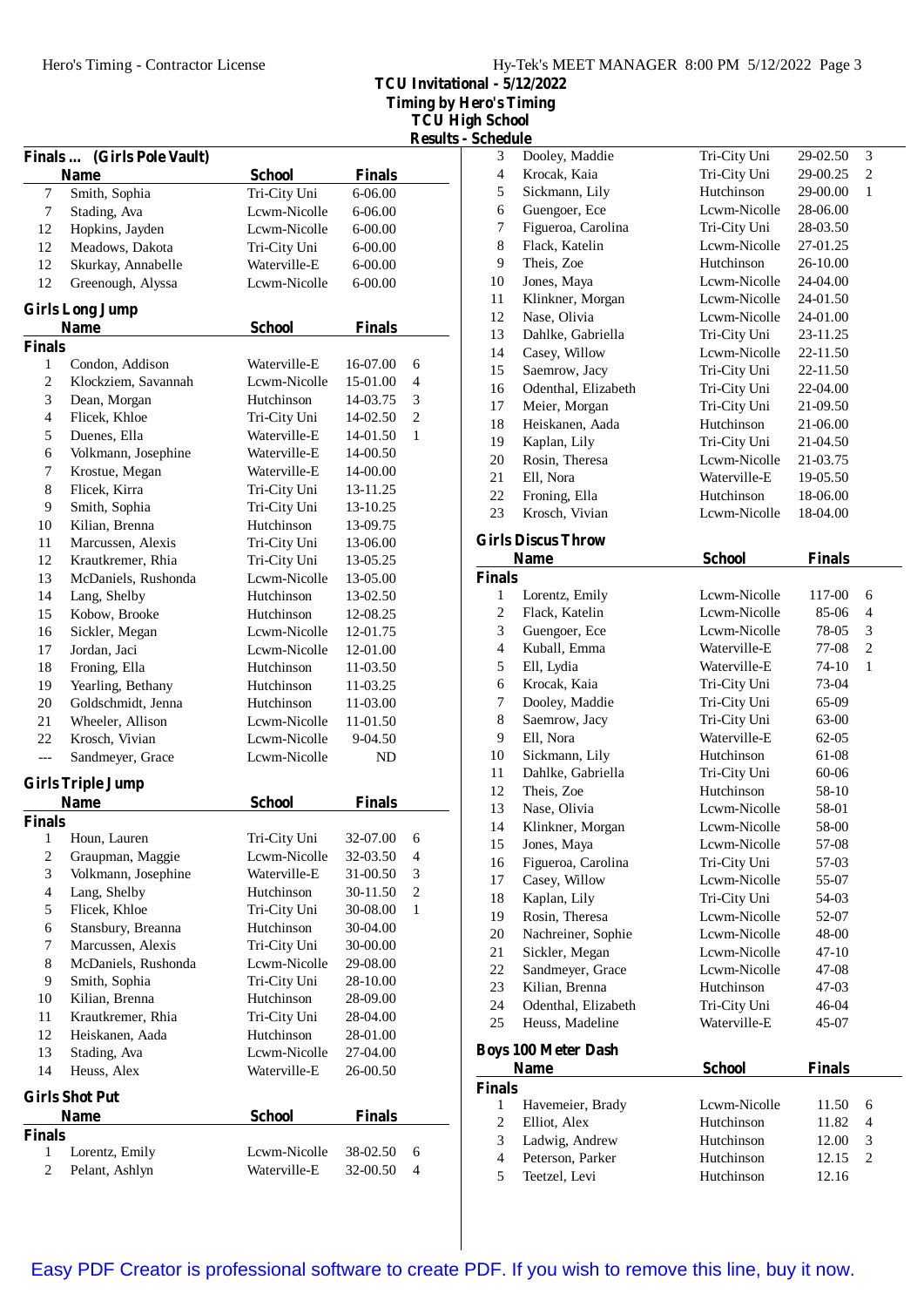**TCU Invitational - 5/12/2022 Timing by Hero's Timing**

| <b>TCU High School</b>    |  |
|---------------------------|--|
| <b>Results - Schedule</b> |  |

|                | Finals  (Boys 100 Meter Dash) |               |               |                |
|----------------|-------------------------------|---------------|---------------|----------------|
|                | <b>Name</b>                   | <b>School</b> | <b>Finals</b> |                |
| 6              | Meyer, Jordan                 | Tri-City Uni  | 12.19         | $\mathbf{1}$   |
| $\tau$         | Wagner, Janik                 | Tri-City Uni  | 12.28         |                |
| 8              | Chimal, Abram                 | Tri-City Uni  | 12.35         |                |
| 9              | McDougall, Jake               | Lcwm-Nicolle  | 12.44         |                |
| 10             | Sandmeyer, Logan              | Lcwm-Nicolle  | 12.47         |                |
| 11             | Getz, Mason                   | Hutchinson    | 12.50         |                |
| 12             | Gregor, Breck                 | Hutchinson    | 12.61         |                |
| 13             | Dudgeon, Cade                 | Lcwm-Nicolle  | 12.66         |                |
| 14             | Balcazar, Rafael              | Tri-City Uni  | 12.71         |                |
| 15             | Prokosch, Nolan               | Hutchinson    | 12.74         |                |
| 16             | Holicky, Lucas                | Tri-City Uni  | 12.77         |                |
| 17             | Warmington, Owen              | Lcwm-Nicolle  | 12.78         |                |
| 18             | Hanson, Parker                | Tri-City Uni  | 12.80         |                |
| 19             | Skluzacek, Connor             | Tri-City Uni  | 12.88         |                |
| 20             | Williams, Aric                | Waterville-E  | 12.90         |                |
| 21             | Holicky, Dylan                | Waterville-E  | 13.11         |                |
| 22             | Magnus, Max                   | Lcwm-Nicolle  | 13.17         |                |
| 23             | Rengstorf, Colton             | Lcwm-Nicolle  | 13.19         |                |
| 24             | Quade, Logan                  | Lcwm-Nicolle  | 13.24         |                |
| 25             | Pichotta, Michael             | Tri-City Uni  | 13.26         |                |
| 26             | Soderlund, Andrew             | Hutchinson    | 13.40         |                |
| 27             | Lopez, Juan                   | Tri-City Uni  | 13.44         |                |
| 28             | Roemhildt, Alex               | Waterville-E  | 13.49         |                |
| 29             | Kotek. Travis                 | Tri-City Uni  | 13.61         |                |
| 30             | Grannis, Ethan                | Lcwm-Nicolle  | 13.68         |                |
| 31             | Viskocil, Eli                 | Tri-City Uni  | 13.80         |                |
| 32             | Dahl, Alex                    | Lcwm-Nicolle  | 13.88         |                |
| 33             | Lin, Brian                    | Hutchinson    | 13.91         |                |
| 34             | Palmer, Zach                  | Lcwm-Nicolle  | 13.97         |                |
| 35             | Tupy, Bradley                 | Tri-City Uni  | 14.09         |                |
| 36             | Block, Alex                   | Tri-City Uni  | 14.13         |                |
| 37             | Dudgeon, Braxton              | Lcwm-Nicolle  | 14.17         |                |
| 38             | Woldsnes, Ethan               | Tri-City Uni  | 14.25         |                |
| 39             | Burczek, Jack                 | Hutchinson    | 14.39         |                |
| 40             | McNamara, Soren               | Tri-City Uni  | 14.82         |                |
| 41             | Anderegg, Cam                 | Lcwm-Nicolle  | 14.95         |                |
| 42             | Benson, Cale                  | Tri-City Uni  | 15.29         |                |
| 43             | Siebsen, Brayden              | Tri-City Uni  | 15.44         |                |
| 44             | Wright, Sebastian             | Waterville-E  | 15.56         |                |
| 45             | Malecha, Karson               | Tri-City Uni  | 15.86         |                |
| 46             | Winter, Blaise                | Tri-City Uni  | 16.30         |                |
| 47             | Mejia, Nicolas                | Tri-City Uni  | 17.12         |                |
| 48             | Tannous, Brandon              | New Century   | 17.48         |                |
|                | <b>Boys 200 Meter Dash</b>    |               |               |                |
|                | <b>Name</b>                   | <b>School</b> | <b>Finals</b> |                |
| <b>Finals</b>  |                               |               |               |                |
| 1              | Piehl, Mitchell               | Hutchinson    | 23.36         | 6              |
| 2              | Elliot, Alex                  | Hutchinson    | 23.82         | 4              |
| 3              | Reyes, Marco                  | Tri-City Uni  | 23.97         | 3              |
| $\overline{4}$ | Peterson, Parker              | Hutchinson    | 24.07         | $\overline{c}$ |
| 5              | Thorson, Izaak                | Lcwm-Nicolle  | 24.33         | $\mathbf{1}$   |
| 6              | Flack, Miles                  | Lcwm-Nicolle  | 24.46         |                |
| 7              | Meyer, Jordan                 | Tri-City Uni  | 24.47         |                |
| 8              | Renner, Charles               | Hutchinson    | 24.52         |                |
| 9              | Wagner, Janik                 | Tri-City Uni  | 24.77         |                |
| 10             | Johnson, Nathan               | Hutchinson    | 25.46         |                |

| әспеаше                  |                            |               |               |                          |
|--------------------------|----------------------------|---------------|---------------|--------------------------|
| 11                       | Nightingale, Mecca         | Tri-City Uni  | 25.49         |                          |
| 12                       | Balcazar, Rafael           | Tri-City Uni  | 25.54         |                          |
| 13                       | Sandmeyer, Logan           | Lcwm-Nicolle  | 25.97         |                          |
| 14                       | Chimal, Abram              | Tri-City Uni  | 26.11         |                          |
| 15                       | Van Marel, William         | Hutchinson    | 26.12         |                          |
| 16                       | Reiter, Nolan              | Hutchinson    | 26.21         |                          |
| 17                       | Matteson, Michael          | Lcwm-Nicolle  | 26.39         |                          |
| 18                       | Hoffman, Wesley            | Lcwm-Nicolle  | 26.65         |                          |
| 19                       | Hennessey, Tyson           | Hutchinson    | 26.88         |                          |
| 20                       | Block, Alex                | Tri-City Uni  | 27.42         |                          |
| 21                       | Matter, Owen               | Lcwm-Nicolle  | 27.72         |                          |
| 22                       | Le Mieux, Griffin          | Tri-City Uni  | 28.00         |                          |
| 23                       | Kotek, Travis              | Tri-City Uni  | 28.34         |                          |
| 24                       | Lopez, Juan                | Tri-City Uni  | 29.03         |                          |
| 25                       | Arias, Anthony             | Tri-City Uni  | 29.29         |                          |
| 26                       | Lange-Wenker, Cash         | Waterville-E  | 29.33         |                          |
| 27                       | Woldsnes, Ethan            | Tri-City Uni  | 29.34         |                          |
|                          |                            |               |               |                          |
| 28                       | Tupy, Bradley              | Tri-City Uni  | 29.45         |                          |
| 29                       | Viskocil, Eli              | Tri-City Uni  | 29.47         |                          |
| 30                       | Richter, Mason             | Waterville-E  | 29.99         |                          |
| 31                       | Olson, Triston             | Tri-City Uni  | 30.39         |                          |
| 32                       | Krenik, Allen              | Tri-City Uni  | 30.40         |                          |
| 33                       | Mechtel, Colin             | Tri-City Uni  | 31.55         |                          |
| 34                       | Benson, Cale               | Tri-City Uni  | 32.06         |                          |
| 35                       | Siebsen, Brayden           | Tri-City Uni  | 33.23         |                          |
| 36                       | Zehnder, Zachary           | Tri-City Uni  | 36.53         |                          |
| 37                       | Sexton, Keith              | Tri-City Uni  | 38.18         |                          |
|                          | <b>Boys 400 Meter Dash</b> |               |               |                          |
|                          | <b>Name</b>                | <b>School</b> | <b>Finals</b> |                          |
|                          |                            |               |               |                          |
|                          |                            |               |               |                          |
| <b>Finals</b>            |                            |               |               |                          |
| 1                        | Piehl, Mitchell            | Hutchinson    | 51.25         | 6                        |
| 2                        | Reyes, Marco               | Tri-City Uni  | 54.25         | 4                        |
| 3                        | Flintrop, Connor           | Tri-City Uni  | 56.60         | 3                        |
| $\overline{4}$           | Pietan, Lucas              | Lcwm-Nicolle  | 56.92         | $\overline{2}$           |
| 5                        | Johnson, Nathan            | Hutchinson    | 57.26         | $\mathbf{1}$             |
| 6                        | Getz, Mason                | Hutchinson    | 57.55         |                          |
| 7                        | Morris, Jasper             | Waterville-E  | 58.22         |                          |
| $\bf 8$                  | Holicky, Dylan             | Waterville-E  | 58.48         |                          |
| 9                        | Adams, Michael             | Waterville-E  | 59.33         |                          |
| 10                       | Cooper, Jacob              | Lcwm-Nicolle  | 1:00.20       |                          |
| 11                       | Williams, Aric             | Waterville-E  | 1:00.28       |                          |
| 12                       | Fitterer, Grant            | Tri-City Uni  | 1:01.23       |                          |
| 13                       | Rist, Justin               | Lcwm-Nicolle  | 1:03.07       |                          |
| 14                       | Dudgeon, Caleb             | Lcwm-Nicolle  | 1:04.17       |                          |
| 15                       | Chatfield, Zachary         | Hutchinson    | 1:04.22       |                          |
| 16                       | Goecke, Cole               | Tri-City Uni  | 1:04.23       |                          |
| 17                       | Phelps, Gavin              | Tri-City Uni  | 1:04.74       |                          |
| 18                       | Burczek, Jack              | Hutchinson    | 1:05.80       |                          |
|                          |                            |               |               |                          |
|                          | <b>Boys 800 Meter Run</b>  |               |               |                          |
|                          | Name                       | <b>School</b> | <b>Finals</b> |                          |
| <b>Finals</b>            |                            |               |               |                          |
| 1                        | Juberian, Dante            | Tri-City Uni  | 2:14.24       | 6                        |
| $\overline{c}$           | Goecke, Chase              | Tri-City Uni  | 2:17.13       | $\overline{\mathcal{L}}$ |
| 3                        | Soderlund, Andrew          | Hutchinson    | 2:19.70       | 3                        |
| $\overline{\mathcal{L}}$ | Prigge, Aven               | Tri-City Uni  | 2:26.70       | $\overline{c}$           |
| 5                        | Ortiz, Alan                | Tri-City Uni  | 2:27.36       |                          |
| 6                        | Moeller, Aidan             | Lcwm-Nicolle  | 2:27.37       | $\mathbf{1}$             |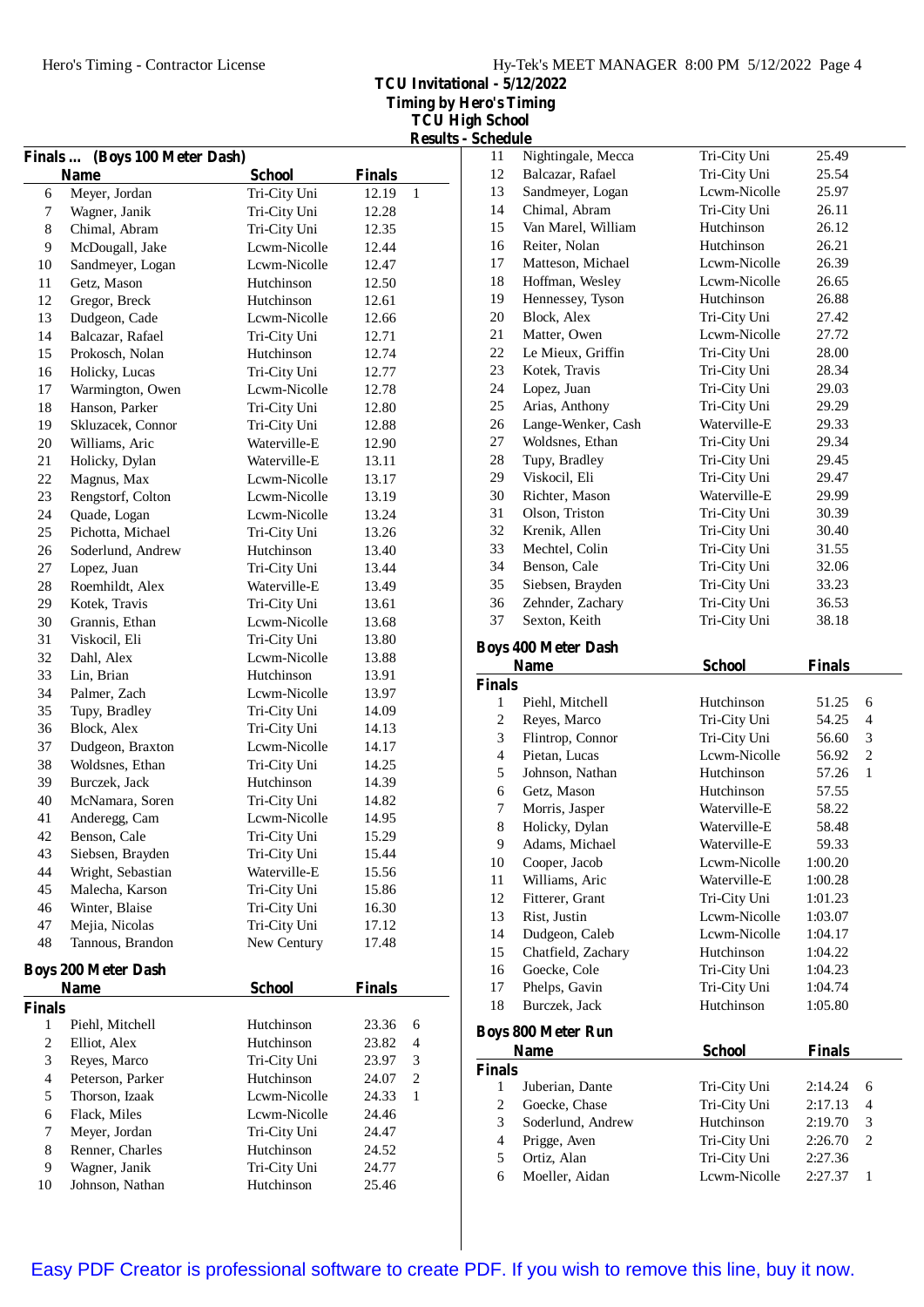Hero's Timing - Contractor License

| Hy-Tek's MEET MANAGER 8:00 PM 5/12/2022 Page 5 |  |  |  |
|------------------------------------------------|--|--|--|
|------------------------------------------------|--|--|--|

**TCU Invitational - 5/12/2022**

**Timing by Hero's Timing**

**TCU High School Results - Schedule**

|                          |                               |               |               | <b>Result</b>  |
|--------------------------|-------------------------------|---------------|---------------|----------------|
|                          | Finals  (Boys 800 Meter Run)  |               |               |                |
|                          | Name                          | <b>School</b> | <b>Finals</b> |                |
| 7                        | Dahlke, Ryan                  | Tri-City Uni  | 2:34.10       |                |
| 8                        | Walters, Cole                 | Tri-City Uni  | 2:35.19       |                |
| 9                        | Dudgeon, Caleb                | Lcwm-Nicolle  | 2:36.59       |                |
| 10                       | Dudgeon, Braxton              | Lcwm-Nicolle  | 2:39.60       |                |
| 11                       | Giefer, Marcus                | Lcwm-Nicolle  | 2:41.12       |                |
| 12                       | Dennis, Keegan                | Hutchinson    | 2:44.73       |                |
| 13                       | Alladin, Ahmad                | Waterville-E  | 2:54.77       |                |
| 14                       | Colvin, Sam                   | Hutchinson    | 3:33.54       |                |
|                          | <b>Boys 1600 Meter Run</b>    |               |               |                |
|                          | <b>Name</b>                   | <b>School</b> | <b>Finals</b> |                |
| <b>Finals</b>            |                               |               |               |                |
| 1                        | Getz, Mason                   | Hutchinson    | 4:54.96       | 6              |
| 2                        | Fells, Christian              | Lcwm-Nicolle  | 5:20.70       | 4              |
| 3                        | Anderson, Mason               | Lcwm-Nicolle  | 5:23.85       | 3              |
| $\overline{4}$           | Yerks, Riley                  | Hutchinson    | 5:25.26       | $\overline{2}$ |
| 5                        | Fitterer, Grant               | Tri-City Uni  | 5:25.87       | 1              |
| 6                        | Rutt, Austin                  | Tri-City Uni  | 5:29.79       |                |
| 7                        | Ortiz, Alan                   | Tri-City Uni  | 5:33.90       |                |
| 8                        | Jans, Wyatt                   | Waterville-E  | 5:52.22       |                |
| 9                        | Robrahn, Caleb                | Tri-City Uni  | 5:54.47       |                |
| 10                       | Dennis, Keegan                | Hutchinson    | 6:11.66       |                |
| $---$                    | Juberian. Dante               | Tri-City Uni  | DQ            |                |
|                          | <b>Boys 3200 Meter Run</b>    |               |               |                |
|                          | <b>Name</b>                   | <b>School</b> | <b>Finals</b> |                |
| <b>Finals</b>            |                               |               |               |                |
| 1                        | Engel, Luke                   | Lcwm-Nicolle  | 12:11.48      | 6              |
| $\overline{c}$           | Robrahn, Caleb                | Tri-City Uni  | 12:52.57      | 4              |
| 3                        | Lamp, David                   | Waterville-E  | 14:17.70      | 3              |
| $\overline{4}$           | Goecke, Cole                  | Tri-City Uni  | 15:28.39      | 2              |
|                          | <b>Boys 110 Meter Hurdles</b> |               |               |                |
|                          | <b>Name</b>                   | <b>School</b> | <b>Finals</b> |                |
| <b>Finals</b>            |                               |               |               |                |
| 1                        | Flack, Miles                  | Lcwm-Nicolle  | 15.55         | 6              |
| 2                        | Dudgeon, Cade                 | Lcwm-Nicolle  | 17.40         | 4              |
| $\overline{3}$           | Matteson, Michael             | Lcwm-Nicolle  | 17.55         | 3              |
| 4                        | Skluzacek, Connor             | Tri-City Uni  | 17.66         | 2              |
| 5                        | Card, Treyton                 | Hutchinson    | 17.86         | $\mathbf{1}$   |
| 6                        | Rutt, Austin                  | Tri-City Uni  | 18.55         |                |
| 7                        | Schmitz, Simon                | Hutchinson    | 19.78         |                |
| 8                        | Prigge, Aven                  | Tri-City Uni  | 19.82         |                |
| 9                        | Slayton, Charles              | Waterville-E  | 20.64         |                |
| 10                       | Zumwalt, Carson               | Lcwm-Nicolle  | 21.39         |                |
|                          | <b>Boys 300 Meter Hurdles</b> |               |               |                |
|                          | <b>Name</b>                   | <b>School</b> | <b>Finals</b> |                |
| <b>Finals</b>            |                               |               |               |                |
| 1                        | Flack, Miles                  | Lcwm-Nicolle  | 42.14         | 6              |
| $\overline{c}$           | Dudgeon, Cade                 | Lcwm-Nicolle  | 45.93         | 4              |
| 3                        | Skluzacek, Connor             | Tri-City Uni  | 47.45         | 3              |
| $\overline{\mathcal{L}}$ | Reiter, Nolan                 | Hutchinson    | 49.31         | $\mathbf{2}$   |
| 5                        | Kilian, Rowan                 | Hutchinson    | 49.77         | $\mathbf{1}$   |
| 6                        | Zumwalt, Carson               | Lcwm-Nicolle  | 51.45         |                |
| 7                        | Schmitz, Simon                | Hutchinson    | 52.86         |                |
| 8                        | Grams, Preston                | Waterville-E  | 58.35         |                |

| 9                  | Ohnstad, Dru                           | Waterville-E                         | 58.70                     |
|--------------------|----------------------------------------|--------------------------------------|---------------------------|
| 10                 | Masters, Ryan                          | Lcwm-Nicolle                         | 1:03.86                   |
|                    | <b>Boys 4x100 Meter Relay</b>          |                                      |                           |
|                    | <b>Team</b>                            | <b>Relay</b>                         | Finals                    |
| <b>Finals</b>      |                                        |                                      |                           |
| 1                  | Hutchinson                             | A                                    | 46.49<br>6                |
|                    | 1) Prokosch, Nolan                     | 2) Gregor, Breck                     |                           |
|                    | 3) Ladwig, Andrew                      | 4) Teetzel, Levi                     |                           |
| 2                  | Tri-City United                        | A                                    | 50.15<br>4                |
|                    | 1) Hanson, Parker                      | 2) Holicky, Lucas                    |                           |
| 3                  | 3) Chimal, Abram<br>Lcwm-Nicollet      | 4) Block, Alex<br>B                  | 52.36<br>3                |
|                    | 1) Magnus, Max                         |                                      | 2) Christianson, Nicholai |
|                    | 3) Rengstorf, Colton                   | 4) Quade, Logan                      |                           |
| 4                  | Tri-City United                        | B                                    | 54.08                     |
|                    | 1) Arias, Anthony                      | 2) Krenik, Allen                     |                           |
|                    | 3) Meyer, Bryce                        |                                      | 4) Le Mieux, Griffin      |
|                    | <b>Boys 4x200 Meter Relay</b>          |                                      |                           |
|                    | <b>Team</b>                            | <b>Relay</b>                         | <b>Finals</b>             |
| <b>Finals</b>      |                                        |                                      |                           |
| 1                  | Hutchinson                             | A                                    | 1:34.06<br>6              |
|                    | 1) Elliot, Alex                        | 2) Renner, Charles                   |                           |
|                    | 3) Peterson, Parker                    | 4) Piehl, Mitchell<br>A              | 1:36.75<br>4              |
| 2                  | Tri-City United<br>1) Flintrop, Connor | 2) Wagner, Janik                     |                           |
|                    | 3) Meyer, Jordan                       |                                      | 4) Nightingale, Mecca     |
| 3                  | Lcwm-Nicollet                          | А                                    | 1:48.62<br>3              |
|                    | 1) Magnus, Max                         |                                      | 2) Christianson, Nicholai |
|                    | 3) Rengstorf, Colton                   | 4) Hoffman, Wesley                   |                           |
| 4                  | Hutchinson                             | B                                    | 1:49.45                   |
|                    | 1) Burczek, Jack                       |                                      | 2) Chatfield, Zachary     |
|                    | 3) Van Marel, William                  |                                      | 4) Hennessey, Tyson       |
| 5                  | Lcwm-Nicollet                          | B                                    | 1:52.75                   |
|                    | 1) Haas, Cameron<br>3) Quade, Logan    | 2) Dahl, Alex<br>4) Masters, Ryan    |                           |
|                    |                                        |                                      |                           |
|                    | <b>Boys 4x400 Meter Relay</b>          |                                      |                           |
|                    | Team                                   | <b>Relay</b>                         | <b>Finals</b>             |
| <b>Finals</b><br>1 | Tri-City United                        | A                                    | 3:53.12<br>6              |
|                    | 1) Flintrop, Connor                    | 2) Reyes, Marco                      |                           |
|                    | 3) Juberian, Dante                     | 4) Balcazar, Rafael                  |                           |
| 2                  | Hutchinson                             | А                                    | 3:57.57<br>4              |
|                    | 1) Renner, Charles                     | 2) Johnson, Nathan                   |                           |
|                    | 3) Kilian, Rowan                       | 4) Schmitz, Simon                    |                           |
|                    | <b>Boys 4x800 Meter Relay</b>          |                                      |                           |
|                    | Team                                   | <b>Relay</b>                         | <b>Finals</b>             |
| <b>Finals</b>      |                                        |                                      |                           |
| 1                  | Tri-City United                        | A                                    | 9:49.38<br>6              |
|                    | 1) Goecke, Chase                       | 2) Fitterer, Grant                   |                           |
|                    | 3) Walters, Cole                       | 4) Prigge, Aven                      |                           |
| 2                  | Lcwm-Nicollet                          | А                                    | 9:54.21<br>4              |
|                    | 1) Cooper, Jacob<br>3) Dudgeon, Caleb  | 2) Rist, Justin<br>4) Giefer, Marcus |                           |
|                    |                                        |                                      |                           |
|                    |                                        |                                      |                           |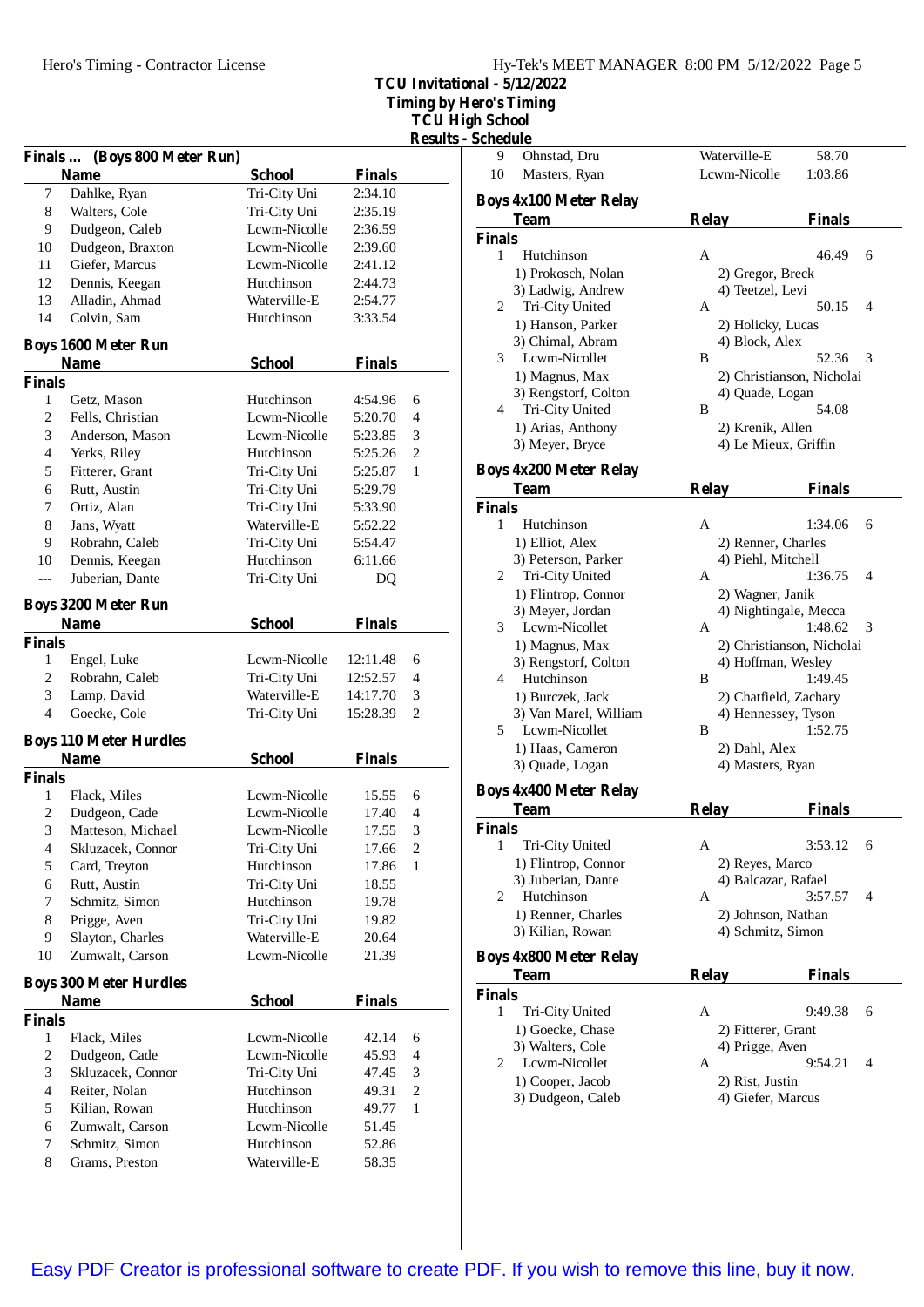**TCU Invitational - 5/12/2022 Timing by Hero's Timing**

**TCU High School**

**Results - Schedule**

| <b>Finals</b>             |                                                                                                                                                              |
|---------------------------|--------------------------------------------------------------------------------------------------------------------------------------------------------------|
|                           |                                                                                                                                                              |
| 5-10.00<br>6              |                                                                                                                                                              |
| 4<br>5-08.00              |                                                                                                                                                              |
| 5-06.00                   |                                                                                                                                                              |
| $\overline{c}$<br>5-06.00 |                                                                                                                                                              |
| 1<br>5-03.00              |                                                                                                                                                              |
| 5-03.00                   |                                                                                                                                                              |
| 5-03.00                   |                                                                                                                                                              |
| 5-00.00                   |                                                                                                                                                              |
| 5-00.00                   |                                                                                                                                                              |
|                           |                                                                                                                                                              |
|                           |                                                                                                                                                              |
| NH                        |                                                                                                                                                              |
|                           |                                                                                                                                                              |
|                           |                                                                                                                                                              |
| <b>Finals</b>             |                                                                                                                                                              |
|                           |                                                                                                                                                              |
| 10-06.00<br>6             |                                                                                                                                                              |
| 10-00.00<br>4             |                                                                                                                                                              |
| 3<br>9-06.00              |                                                                                                                                                              |
| $\overline{c}$<br>8-00.00 |                                                                                                                                                              |
| 8-00.00                   |                                                                                                                                                              |
| 1<br>8-00.00              |                                                                                                                                                              |
| 7-06.00                   |                                                                                                                                                              |
| 7-00.00                   |                                                                                                                                                              |
| 7-00.00                   |                                                                                                                                                              |
| 7-00.00                   |                                                                                                                                                              |
| 7-00.00                   |                                                                                                                                                              |
| NH                        |                                                                                                                                                              |
| NΗ                        |                                                                                                                                                              |
| NΗ                        |                                                                                                                                                              |
| NH                        |                                                                                                                                                              |
|                           |                                                                                                                                                              |
|                           |                                                                                                                                                              |
|                           |                                                                                                                                                              |
|                           |                                                                                                                                                              |
| 4                         |                                                                                                                                                              |
|                           |                                                                                                                                                              |
|                           |                                                                                                                                                              |
| 1                         |                                                                                                                                                              |
| 17-08.00                  |                                                                                                                                                              |
| 17-06.50                  |                                                                                                                                                              |
|                           |                                                                                                                                                              |
|                           |                                                                                                                                                              |
| 17-04.00                  |                                                                                                                                                              |
| 17-01.50                  |                                                                                                                                                              |
| 17-01.00                  |                                                                                                                                                              |
| 16-09.00                  |                                                                                                                                                              |
| 16-07.50                  |                                                                                                                                                              |
| 16-05.00                  |                                                                                                                                                              |
| 16-02.50                  |                                                                                                                                                              |
| 16-02.00                  |                                                                                                                                                              |
| 15-11.50                  |                                                                                                                                                              |
| 15-10.00                  |                                                                                                                                                              |
|                           | 3<br>5-00.00<br>5-00.00<br>NH<br><b>Finals</b><br>19-11.50<br>6<br>19-10.50<br>3<br>19-04.00<br>$\mathbf{2}$<br>19-00.00<br>18-10.00<br>17-06.00<br>17-05.50 |

| scheume                  |                                        |                             |                      |                |
|--------------------------|----------------------------------------|-----------------------------|----------------------|----------------|
| 20                       | Dahl, Alex                             | Lcwm-Nicolle                | 14-10.75             |                |
| 21                       | Schmitz, Simon                         | Hutchinson                  | 14-01.50             |                |
| 22                       | Elliot, Alex                           | Hutchinson                  | 13-10.00             |                |
| 23                       | Anderegg, Cam                          | Lcwm-Nicolle                | 13-01.00             |                |
| 24                       | Sullivan, Riely                        | New Century                 | 11-06.50             |                |
| $---$                    | Reiter, Nolan                          | Hutchinson                  | ND                   |                |
| ---                      | Meyer, Jordan                          | Tri-City Uni                | ND                   |                |
| ---                      | Goettlicher, Jordan                    | Lcwm-Nicolle                | ND                   |                |
| ---                      | Prokosch, Nolan                        | Hutchinson                  | ND                   |                |
| ---                      | Tannous, Brandon                       | New Century                 | ND                   |                |
| $---$                    | Warmington, Luke                       | Lcwm-Nicolle                | ND                   |                |
|                          | <b>Boys Triple Jump</b><br><b>Name</b> | <b>School</b>               | <b>Finals</b>        |                |
| <b>Finals</b>            |                                        |                             |                      |                |
| 1                        | Dudgeon, Cade                          | Lcwm-Nicolle                | 39-04.50             | 6              |
| 2                        | Card, Treyton                          | Hutchinson                  | 38-07.25             | 4              |
| 3                        | Wagner, Janik                          | Tri-City Uni                | 37-06.00             | 3              |
| $\overline{\mathcal{L}}$ | Van Marel, William                     | Hutchinson                  | 35-08.00             | 2              |
| 5                        | Hoffman, Wesley                        | Lcwm-Nicolle                | 34-05.50             | 1              |
| 6                        | Roemhildt, Alex                        | Waterville-E                | 34-01.00             |                |
| 7                        | Moeller, Aidan                         | Lcwm-Nicolle                | 32-01.00             |                |
| 8                        | Geyer, Myles                           | Waterville-E                | 31-09.00             |                |
| 9                        | Grams, Preston                         | Waterville-E                |                      |                |
| 10                       |                                        |                             | 31-01.50             |                |
|                          | Hanson, Parker                         | Tri-City Uni                | 29-09.50             |                |
| 11                       | Richter, Mason                         | Waterville-E                | 27-02.50             |                |
| 12                       | Jans, Wyatt                            | Waterville-E                | 27-00.50             |                |
|                          | <b>Boys Shot Put</b>                   |                             |                      |                |
|                          |                                        |                             |                      |                |
|                          | <b>Name</b>                            | <b>School</b>               | <b>Finals</b>        |                |
| <b>Finals</b>            |                                        |                             |                      |                |
| 1                        | McManemy, Gage                         | Lcwm-Nicolle                | 41-03.00             | 6              |
| 2                        | Kadlec, Anton                          | Hutchinson                  | 40-05.50             | 4              |
| 3                        | Vosejpka, Mason                        | Tri-City Uni                | 39-11.75             | 3              |
| $\overline{4}$           | Suko, Baylor                           | Hutchinson                  | 37-07.75             | $\overline{c}$ |
| 5                        | Holicky, Dylan                         | Waterville-E                | 36-11.50             | 1              |
| 6                        | Schley, Alex                           | Tri-City Uni                | 34-03.00             |                |
| 7                        | Scott, Ian                             | Lcwm-Nicolle                | 34-00.00             |                |
| 8                        | Prokosch, Nolan                        | Hutchinson                  | 33-08.50             |                |
| 9                        | Schendel, Henry                        | Tri-City Uni                | 33-07.25             |                |
| 10                       | Robrahn, Caleb                         | Tri-City Uni                | 33-02.00             |                |
| 10                       | Stewig, TJ                             | Lcwm-Nicolle                | 33-02.00             |                |
| 12                       |                                        | Waterville-E                | 32-09.50             |                |
| 13                       | Quast, Isaac<br>Kuball, Keegan         | Waterville-E                | 32-04.50             |                |
|                          |                                        | Lcwm-Nicolle                | 31-00.25             |                |
| 14                       | Turgeon, Drew                          | Lcwm-Nicolle                | 29-10.00             |                |
| 15                       | Rose, Emmett                           |                             |                      |                |
| 16<br>17                 | Rannow, Chevei                         | Hutchinson<br>Lcwm-Nicolle  | 29-04.00<br>29-03.25 |                |
| 18                       | Krosch, Broderick                      | Hutchinson                  | 29-01.75             |                |
|                          | Eells, Luther                          |                             | 28-10.00             |                |
| 19                       | Skluzacek, Luke                        | Tri-City Uni                |                      |                |
| 20                       | Moreno, Maddox                         | Waterville-E                | 28-01.50             |                |
| 21                       | Grohman, Grady                         | Waterville-E                | 25-11.25             |                |
| $22\,$                   | Burczek, Jack                          | Hutchinson                  | 25-06.50             |                |
| 23                       | Saemrow, Jobb                          | Waterville-E                | 24-07.25             |                |
| 24<br>25                 | Vee, Cameron<br>Sullivan, Riely        | Lcwm-Nicolle<br>New Century | 24-04.00<br>23-11.75 |                |